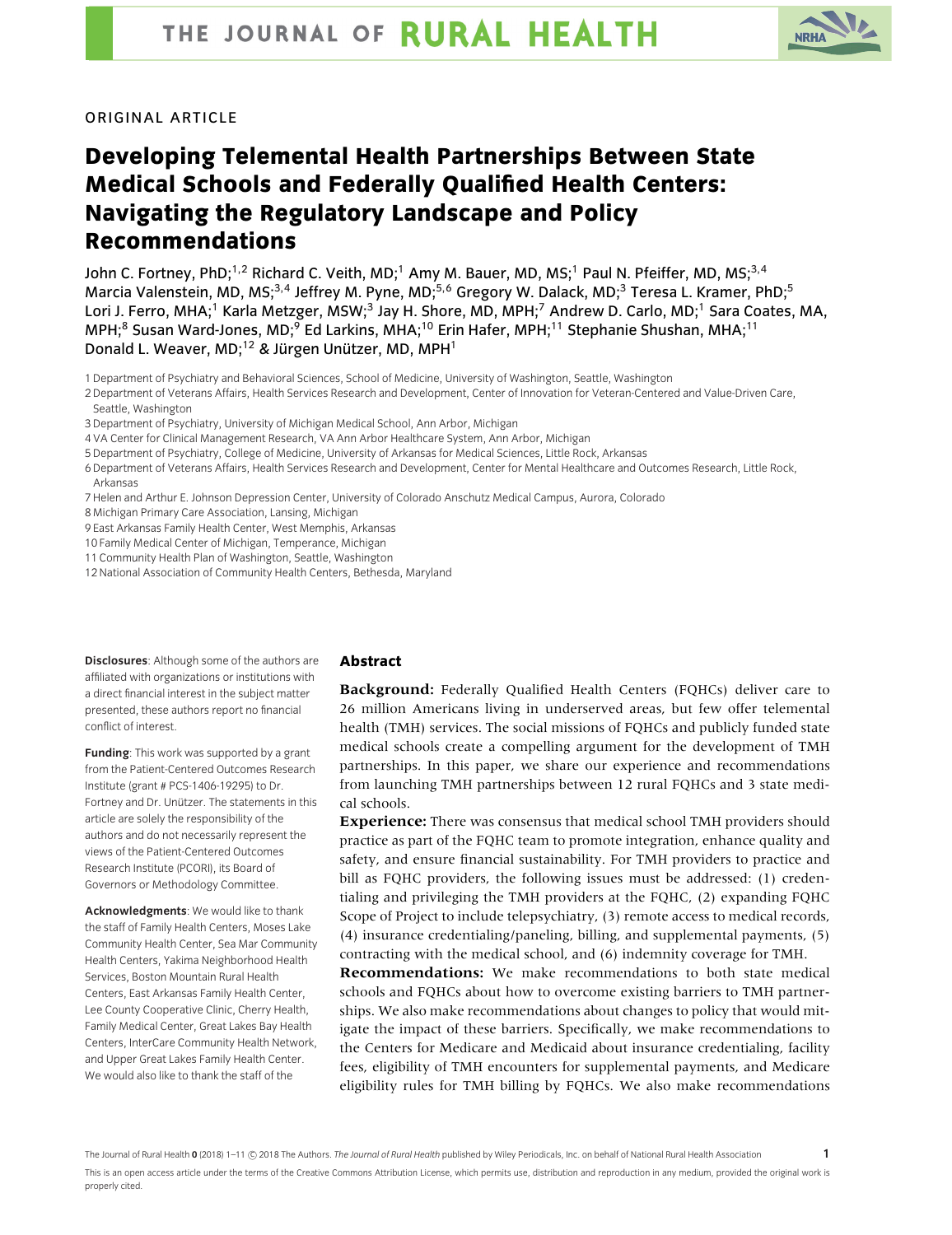Community Health Plan of Washington, the Community Health Centers of Arkansas, and the Michigan Primary Care Association.

For further information, contact: John C. Fortney, PhD, Department of Psychiatry and Behavioral Sciences, University of Washington School of Medicine, 1959 Pacific Street, Box 356560, Seattle, WA 98195-6560; e-mail: fortneyj@uw.edu.

doi: 10.1111/jrh.12323

There is an inequitable geographic distribution of mental health specialists in the United States, resulting in substantial unmet need in rural counties<sup>1</sup> and a significant rural-urban disparity in the receipt of specialty mental health care.<sup>2</sup> The Centers for Medicare and Medicaid Services (CMS) define telemedicine as "the provision of clinical services to patients by physicians and practitioners from a distance via electronic communications."3 Telemental Health (TMH) encounters include the delivery of psychotherapy and pharmacotherapy services, as well as consultations to establish diagnoses and provide treatment recommendations. There is a preponderance of evidence that TMH is effective across a wide range of diagnoses and populations.<sup>4</sup> Though TMH is particularly well-suited to delivering care from a distance,<sup>5</sup> adoption has been negligible in Medicare, Medicaid, and the private insurance sector.<sup>6-8</sup>

TMH can be delivered with a range of intensities, from curbside consultation to referral for ongoing care.<sup>9,10</sup> The 2 most effective models of TMH are collaborative care and referral care.<sup>9</sup> The TMH Collaborative Care model involves off-site mental health providers collaborating and consulting with the primary care team to manage patients without providing treatment directly. The TMH Referral model involves the off-site mental health team taking over the care of the patient (eg, prescribing and/or delivering psychotherapy). To be successful, both models of TMH require considerable investment in establishing technological infrastructure, administrative arrangements, clinical workflow, and billing processes. Fortunately, many of the technological and regulatory obstacles to TMH have been reduced in recent years, $^{11}$  paving the way for widespread adoption. Importantly, TMH services can now be provided through lessexpensive web-based platforms that are compliant with the Health Insurance Portability and Accountability Act  $(HIPAA).<sup>12</sup>$ 

There are excellent guidelines for managing TMH encounters such as informed consent, HIPAA compliance, risk management, and indemnity.5,13,14 However, there is less guidance about establishing a sustainable TMH program. While large integrated health care systems such

to the Health Resources and Services Administration about restrictions on adding telepsychiatry to the FQHCs' Scope of Project and the eligibility of TMH providers for indemnity coverage under the Federal Tort Claims Act.

**Key words** access, mental health, policy, safety net clinics, telehealth.

as the Veterans Health Administration have been able to successfully deploy TMH at scale, $15,16$  small independent rural primary care practices have lagged behind. Even when TMH programs are successfully launched with grant funding, they often fail to transition to financial sustainability.<sup>17</sup> In this paper, we share our experience launching the *Study to Promote Innovation in Rural Integrated Telepsychiatry* (SPIRIT) trial, a large pragmatic trial (PCS-1406-19295) comparing 2 approaches to TMH in Federally Qualified Health Centers (FQHCs) serving rural areas of Arkansas, Michigan, and Washington state. Supported by the Health Services and Resources Administration (HRSA), FQHCs deliver primary care services in areas where geographic, economic, and/or cultural barriers limit access to care. FQHCs are a key component of America's health care safety net and are essential partners in efforts to address health disparities. Nationwide, there are nearly 1,400 grantees with over 10,000 clinic locations that provide services to 26 million Americans.<sup>18</sup> Almost half (44%) of FQHC patients live in rural areas,  $19$  92% live at or below 200% of the Federal Poverty Level, $20$ and 62% are racial/ethnic minorities.<sup>20</sup> Few FQHCs offer telemedicine services.21 In the SPIRIT trial, TMH services were delivered to FQHCs by the departments of psychiatry at publicly funded state medical schools.

There is a growing movement to improve the social mission of medical schools to increase access to care for disadvantaged populations.<sup>22,23</sup> The mission statements of the medical schools involved in the SPIRIT trial clearly communicate the goal of serving all the residents of their respective states. TMH supports the core clinical, educational, and research missions of publicly funded state medical schools including: (1) *Clinical*—reaching all state residents, including those living in underserved communities; (2) *Education*—exposing trainees to complex disorders and disadvantaged populations<sup>24</sup> and providing training in TMH delivery<sup>25</sup>; and (3) *Research*—including study participants from diverse backgrounds. Because FQHCs serve diverse populations with complex chronic illnesses, establishing TMH partnerships with state medical schools is mutually beneficial to both parties. FQHCs could also explore partnering with other health care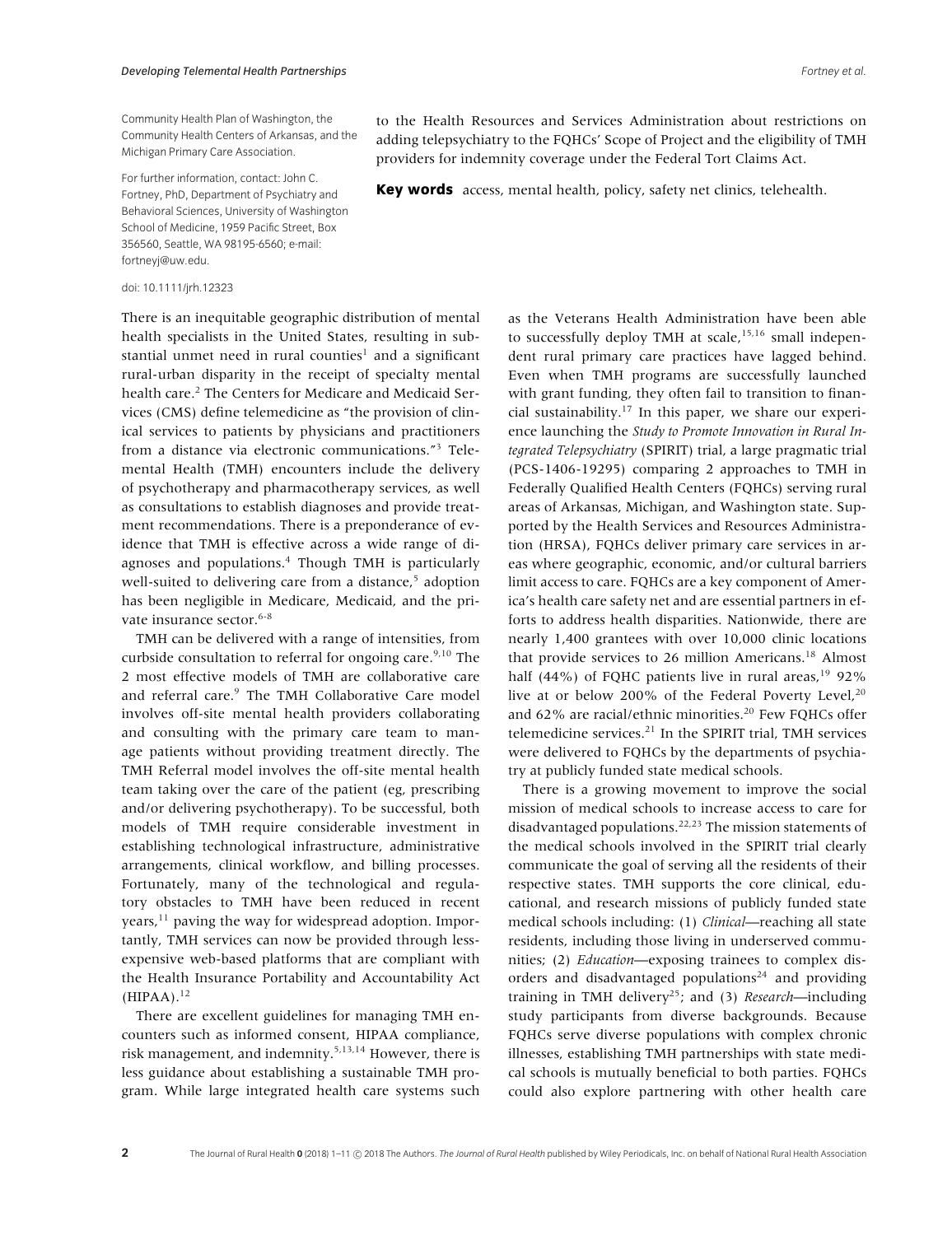organizations (eg, private medical schools, for-profit TMH companies), though the missions may not overlap as well as with their state medical school.

It is critical that patients have the opportunity to receive TMH services without having to navigate to another health care system. Based on comparisons of telepsychotherapy use from 2 randomized controlled trials, navigation from one health care system to another appears to be a major barrier for patients. In a TMH trial conducted in the Veterans Health Administration (integrated care system), 54.9% of study participants had telepsychotherapy encounters.26 In a similar trial where FQHC patients had to enroll at the medical school to receive TMH services, only 16.6% of study participants had a telepsychotherapy encounter.<sup>27</sup> Navigating to a different health care system entails logistical barriers (eg, intake paperwork burden, unfamiliar appointment scheduling system), as well as attitudinal barriers (eg, lack of trust, stigma), and privacy concerns (eg, medical records stored in multiple health care systems), all of which contribute to decreased patient engagement in TMH. Therefore, it is critical that FQHC patients have an opportunity to receive TMH services without having to navigate to another health care system.

The solution to this problem is to have the off-site TMH providers practice as part of the FQHC team. This also substantially increases quality and safety because the TMH providers and the primary care team share the same Electronic Health Record (EHR). However, this solution creates other logistical and administrative problems, which have to be overcome. Specifically, it requires that the TMH providers become credentialed and privileged to practice at the FQHC, have access to and be trained on the FQHC's EHR, and be able to bill as an FQHC provider. In addition, while the TMH provider is covered by the medical school's indemnity plan, the FQHC as an entity has to secure malpractice coverage for TMH. Based on our experience launching the SPIRIT trial, the remainder of this paper describes the major barriers and solutions to establishing a sustainable TMH program between FQHCs and state medical schools that does not involve patients having to navigate to a different health care system. The following issues are addressed: (1) credentialing and privileging, (2) FQHC Scope of Project, (3) EHR remote access, (4) insurance credentialing/paneling, billing and supplemental payments, (5) contracting, and (6) indemnity. The paper concludes with a number of recommendations for policy changes that will help mitigate most of these barriers.

# **Major Barriers and Solutions to Establishing a Sustainable TMH Program**

# **Credentialing and Privileging**

HRSA defines credentialing as "the process of assessing and confirming the license or certification, education, training, and other qualifications of a licensed or certified health care practitioner."28 HRSA defines privileging as "the process of authorizing a health care practitioner's specific scope and content of patient care services."<sup>28</sup> Credentialing and privileging TMH providers to practice at each FQHC is an expensive, burdensome, and timeconsuming (eg, 90-120 days) process. Fortunately, in 2011 CMS and The Joint Commission both approved credentialing and privileging "by proxy" standards, which greatly streamlines the process.29 This proxy process allows the "originating-site" receiving the telemedicine services to accept the "distant-site's" credentialing and privileging decisions. However, FQHCs must amend their bylaws and be willing to accept the indemnity risk associated with the distant-site's credentialing and privileging decisions.3 The FQHC must also ensure through a written agreement that specific requirements are met including that the FQHC reviews the TMH provider's performance and sends the distant site such performance information for use in their provider appraisals.<sup>30</sup> The written agreements described above are complex, although templates are available. $31$  As a result, FQHCs typically use existing credentialing and privileging processes rather than amending bylaws, developing written agreements, and sharing information about providers.

# **Scope of Project**

HRSA requires that each FQHC have an approved Scope of Project, which specifies its sites, services, service area, and target population. Mental health services (including psychiatry) are appropriate for inclusion in an FQHC's Scope of Project.<sup>32</sup> FQHCs must submit a Change in Scope application at least 60 days before adding TMH services and must implement the service within 120 days of approval.33 For HRSA to approve adding a new service, the FQHC must demonstrate how it will meet the health needs of the population served. A new clinical service can either be: (1) directly provided by the FQHC, (2) provided under a formal written contract, (3) provided by formal written referral arrangement, or (4) provided by an informal referral arrangement.<sup>28</sup> In the first 2 scenarios, the FQHC can bill for the new service.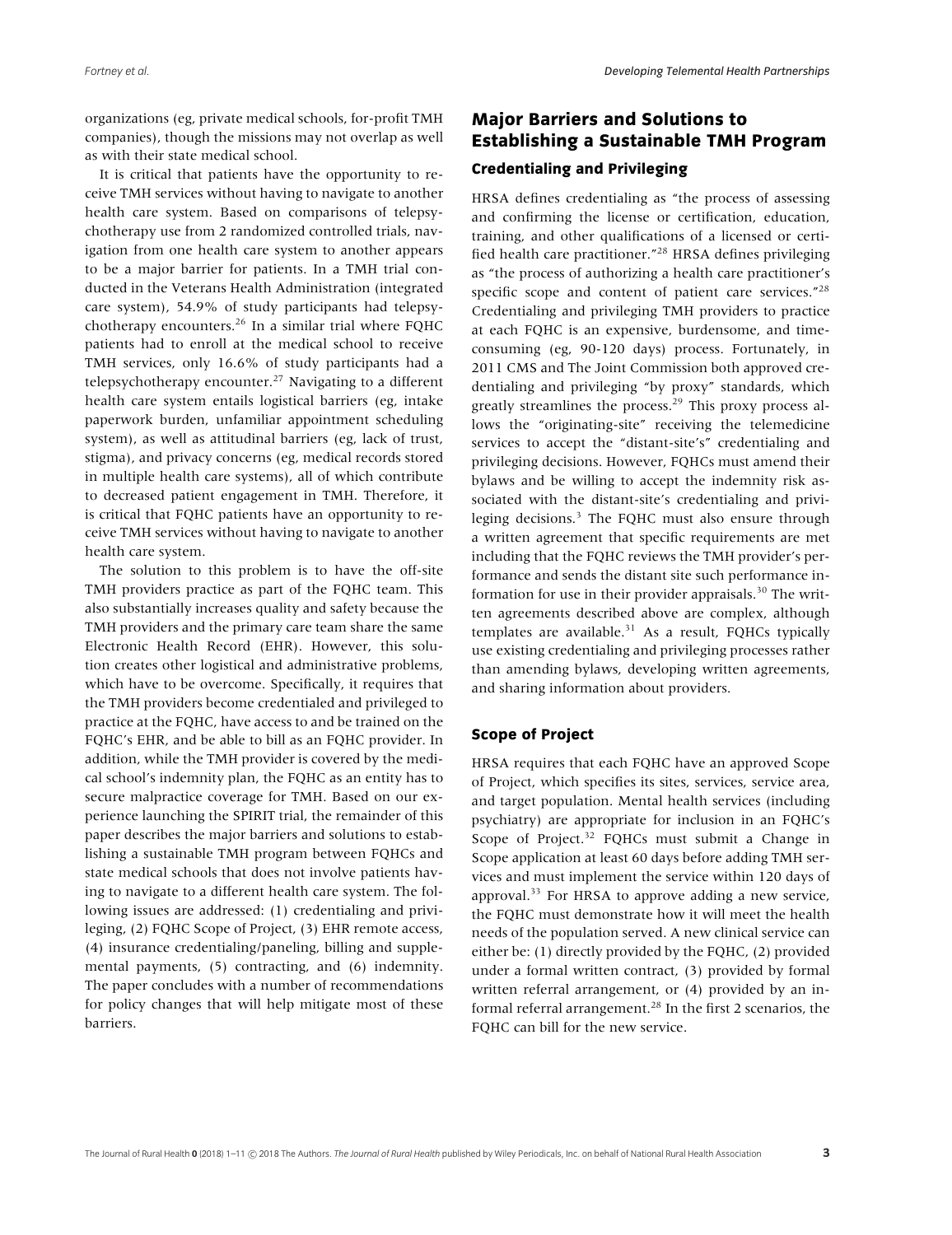There are 3 important stipulations required for approval of Scope of Project changes, including the addition of TMH services. First, adding the new service must not require additional funding under the Section 330 Public Health Service Act Health Center Program grant.<sup>34</sup> Thus, the FQHC must demonstrate that there will be adequate revenue to cover the added expense, and that it will be able to continue to maintain the level and quality of the required primary care services currently being provided.32 Second, the FQHC must describe how all current patients will have access to the new service. In the case of TMH, this may be difficult if all clinic locations do not have the necessary space and equipment or if there are large numbers of uninsured patients.<sup>34</sup> Third, if the new service is to be provided via formal written contract and the FQHC plans to bill for the encounters, the application must specify how the encounters will be documented in the FQHC's EHR, and how the FQHC will bill for the service.<sup>34</sup> Thus, to add TMH as a new service via formal written contract, the TMH providers at the state medical school must have remote access to the EHR and the TMH encounter must be billable to Medicaid (the primary insurer of FQHC patients).

### **EHR Remote Access**

For safety and quality assurance purposes, it is critical that the TMH providers have access to the FQHC's EHR. Direct access to the EHR allows the TMH providers to see current medications, lab results, and diagnoses that could influence the treatment plan. For telepsychiatrists, access to the EHR also allows them to e-prescribe medications and order lab tests. In addition, by charting in the FQHC's EHR, the primary care team has convenient access to the results of the TMH provider's clinical assessment and treatment plan. Current electronic health information exchange technologies are not sufficient to ensure this level of quality and safety.

The cost of remote EHR access depends on how many sites and providers use the software and/or on how many computers the software is installed. Often the cost of the user license will depend upon the class of provider (eg, prescriber vs nonprescriber, whether the provider generates a billable encounter). Under the commonly used subscription license format, recurring costs include an annual subscription fee, which can range up to \$10,000 per provider. Because TMH providers are part-time, the return on the investment of a user license may not be economical. Unless FQHCs can negotiate discounted rates for part-time TMH providers, the high cost of TMH user licenses represents a major barrier to adoption.

EHRs also have steep learning curves and there are major differences across systems. This limits the number of EHRs a TMH provider has the cognitive capacity to use on a day-to-day basis to about 3 or 4. Thus, medical schools should have TMH providers devote a small portion of their time to delivering TMH services to a few FQHCs (ie, point-to-point dispersed model) rather than having a few full-time providers delivering TMH services to large numbers of FQHCs (ie, hub and spoke model). Ideally, the FQHCs assigned to a TMH provider would all be operating the same EHR. In addition to clinical documentation, EHRs are also used to schedule encounters. Having a TMH provider practice in multiple FQHCs with different EHRs complicates the scheduling process. Therefore, it may be necessary to create a shadow scheduling system in which encounters are scheduled in the FQHC's EHR and in a centralized scheduling system that multiple FQHCs use to make appointments with the TMH provider.

# **Insurance Credentialing/Paneling, Billing, and Supplemental Payments**

Insurance Credentialing/Paneling

To bill, the TMH provider must be empaneled as an innetwork provider for each insurance company. Insurance credentialing (or paneling) involves verifying the provider's education, training, experience, and competency. Even if the TMH provider is already on the insurer's panel as part of their medical school practice, the process will have to be duplicated at each FQHC in order to bill. The review process can take 60-120 days.

### Billing

To add TMH to the Scope of Project, the FQHC must demonstrate that there will be adequate revenue to cover the added expense, and thus the FQHC must be able to bill for this service. There are 2 billing scenarios for TMH encounters. In the first scenario, the FQHC has a written agreement with the distant-site to provide TMH services, but it does not financially compensate the distant-site. In this scenario, the TMH provider bills for the encounter and does not need to be credentialed and privileged at the FQHC nor have access to their EHR. The FQHC can bill for a facility fee that compensates them for the coordination of the encounter. In addition to requiring the patient to navigate to another health care system and not sharing an EHR, the financial disadvantage of this scenario is that TMH encounters are not eligible to receive supplemental Medicaid payments that FQHCs are eligible for under the Prospective Payment System (PPS) described below. In the second scenario, the FQHC has a written agreement with the distant-site to provide TMH services and financially compensates the distant-site.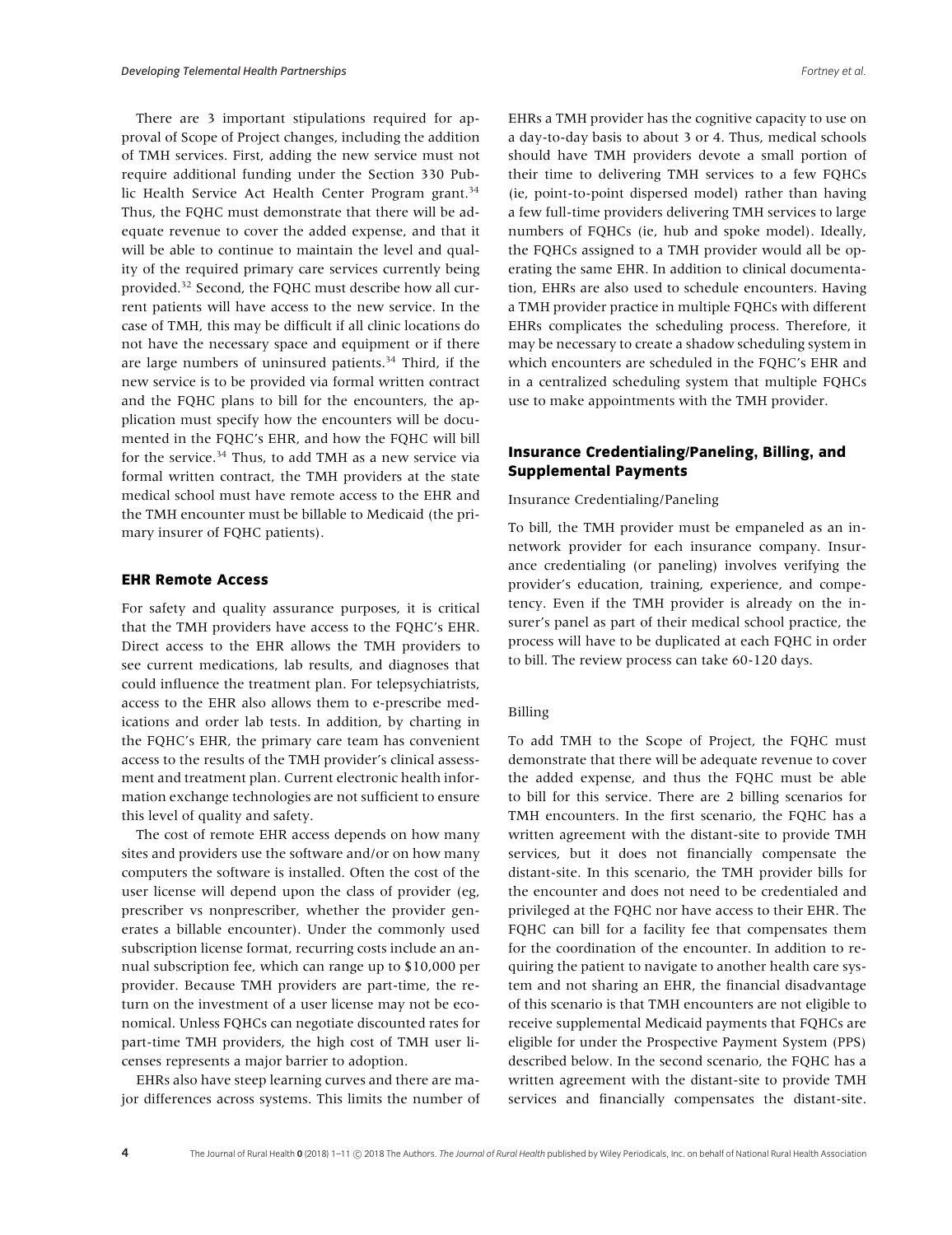| Provider/Encounter Type          | Current Procedural Terminology (CPT) Code                                         | Comments                                                                                          |
|----------------------------------|-----------------------------------------------------------------------------------|---------------------------------------------------------------------------------------------------|
| Psychiatrist: initial assessment | Initial diagnostic evaluation CPT code 90792 (Level 1)                            | Requires a medical assessment                                                                     |
| Psychiatrist: follow-up          | Evaluation and Management CPT codes<br>99213-99215 (Level 1)                      | Code depends on the length/complexity of the encounter.<br>Add-on psychotherapy code can be used. |
| Psychologist: psychotherapy      | 90832 (30 minutes) (Level 1)                                                      |                                                                                                   |
|                                  | 90833 (45 minutes) (Level 1)                                                      |                                                                                                   |
|                                  | 90837 (60 minutes) (Level 1)                                                      |                                                                                                   |
| Interactive video indicator      | GT modifier (eg, 90792 GT) <sup>a</sup>                                           |                                                                                                   |
| Place of Service (POS) Code 02   | Indicates that the encounter was conducted<br>synchronously via interactive video |                                                                                                   |
| Practice address                 | FOHC address                                                                      | Required to be eligible for PPS supplemental payment                                              |
| Originating site fee             | Q3014 (Level II)                                                                  |                                                                                                   |

#### **Table 1** Telemental Health Billing Codes

aNo longer used by Medicare.

The contracted rate would need to cover the TMH provider's salary and benefits, as well as any overhead. Typically, the FQHC would prepurchase a set number of TMH hours per month. In this second scenario, the FQHC bills for both the encounter and the facility fee. The financial advantage of this scenario is that the service is eligible for the higher reimbursement rates associated with PPS. Billing codes and modifiers for TMH are described in Table 1. For Medicare patients, FQHCs are not authorized to serve as a distant-site, and they may not bill for the TMH encounter or include the TMH encounter on their PPS cost report.<sup>35,36</sup> Therefore, the first billing scenario must be used for Medicare patients.

Many states<sup>37</sup> and payers<sup>38</sup> have additional billing restrictions including: (1) requiring patients to sign a telemedicine consent form, (2) receipt of a preauthorization from the insurance company, (3) requiring patients to first have a face-to-face encounter with the TMH provider, (4) limitations on provider type, (5) limitations on the type of clinic setting (for originating and/or distant-sites), and (6) the rurality or shortage area designation of the originating-site's location. These requirements do not necessarily need to be justified at time of billing, but they could be subject to audit and therefore should be documented in the EHR.

# **Supplemental Payments under the Prospective Payment System (PPS)**

The cost of contracting with the medical school for a TMH encounter is likely to be substantially higher than the amount that will be reimbursed by Medicaid because of their additional education and research missions. Fortunately, for patients insured by Medicaid, states are required to pay FQHCs their PPS reimbursement rate,

which covers 100% of their reasonable costs of providing services. Under the PPS cost reconciliation arrangement, Medicaid makes periodic supplemental payments (also known as wraparound payments) to FQHCs that reflect the difference between reimbursements and their PPS rate.35,39 Depending on state Medicaid and/or regional CMS policy, TMH encounters should be eligible for inclusion in cost reconciliation. The "practice address" for the TMH provider must be the FQHC address for the encounter to be eligible for PPS. It is also important to note that many states use an Alternative Payment Methodology, but the supplemental payments in these states must be equal to or exceed the PPS rate.

# **Contracting**

Contracting for TMH providers may require payment for a minimum number of hours each month even if the monthly volume is not met. Because of other demands on TMH provider time, the medical schools may also require that TMH slots are for a set-aside time period (eg, 8–11 am on Tuesday mornings). Less flexible appointment scheduling options may result in higher no-show rates. This is an important issue because, while the FQHC will be charged for the TMH appointment, no-shows are not eligible for billing or PPS supplemental payments. Therefore, FQHCs will need to explore strategies to prevent no-shows such as reminders, providing transportation, and placing limits on the number of no-shows allowed per patient. FQHCs could also mitigate the impact of no-shows by substituting patients who are present in the clinic during the scheduled TMH encounter and who need mental health services (eg, open access). FQHCs could also choose to "overbook" TMH patients. Contracting will require negotiating an on-site FQHC suicide protocol that meets the needs of the off-site TMH providers.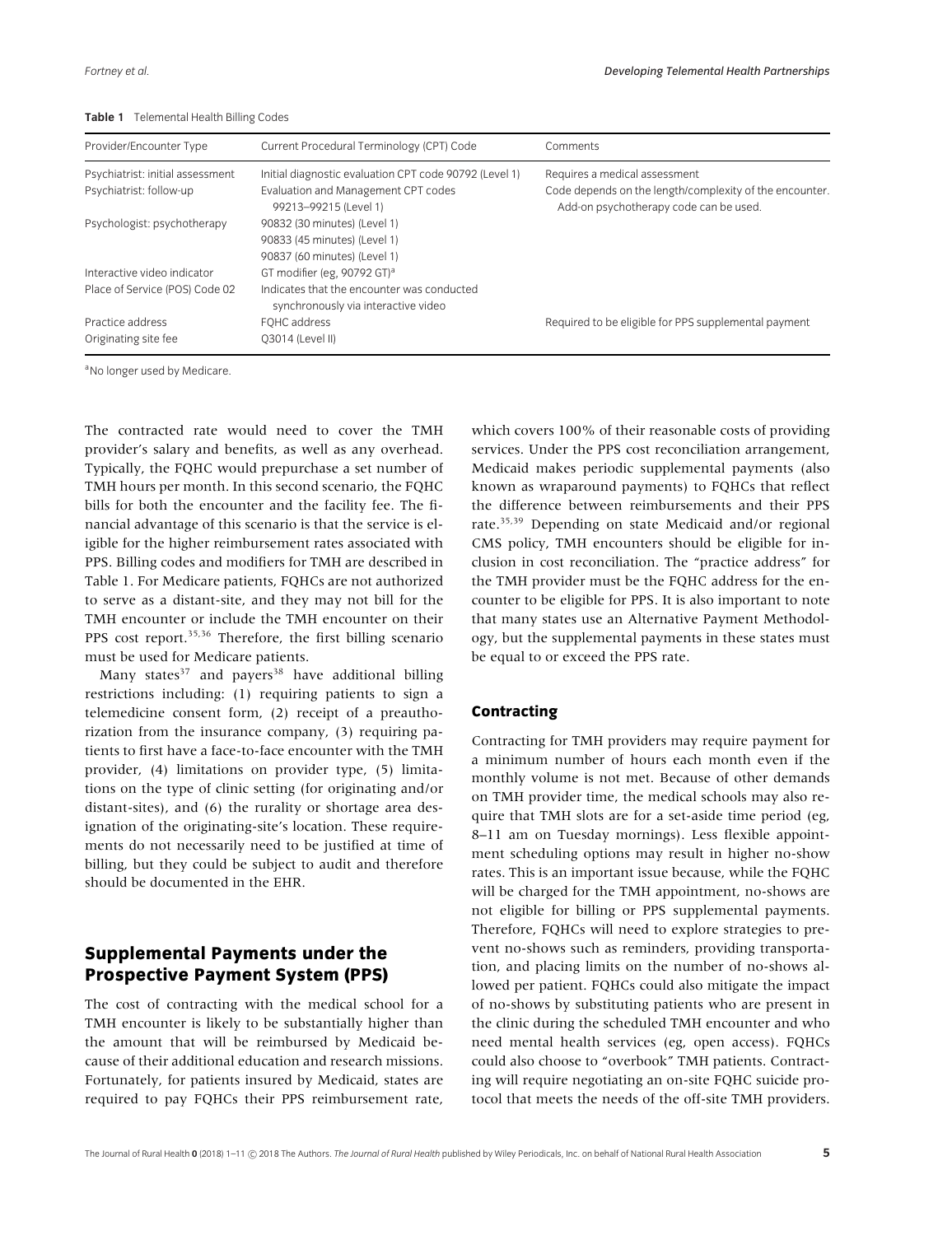Finally, the contract will need to address cross-coverage for when the TMH provider is on leave and whether the covering provider needs to be credentialed/privileged, given access to the EHR, and paneled with the insurers.

### **Indemnity**

Due to the lack of relevant legal precedents, malpractice is a concern when developing TMH partnerships. If the medical school specifies the FQHC as an approved "site of practice" for the TMH provider, it will ensure that their practice plan indemnification coverage extends to the TMH clinical work. However, the medical school's malpractice insurance does not cover the FQHC as an entity if named in a lawsuit. Under current policy, the FQHC is not necessarily covered for TMH services by Federal Tort Claims Act (FTCA).<sup>40</sup> FTCA, which comes at no cost to the FQHC, grants medical malpractice liability protection to the FQHC and its providers. FQHC providers are considered federal employees and the federal government acts as their primary insurer.<sup>41</sup>

For the TMH providers to be eligible for FTCA, 3 difficult-to-meet conditions have to be met. First, the TMH provider must be working full-time (at least 32.5 hours per week), unless practicing in the fields of family practice, general internal medicine, general pediatrics, obstetrics, or gynecology. It is notable that mental health specialists are not listed among the medical specialties deemed to be exceptions. Second, the covered FQHC and the individual TMH provider must have a documented contractual relationship. This contract cannot be with the TMH provider's employer, even if the corporation is eponymous and consists only of the one TMH provider. HRSA's FTCA Health Center Policy Manual specifically states that "compensation that arises from this contract, such as contracted wages, should be paid by the covered entity directly to the individual contract provider. A contract between a covered entity and a provider's corporation does not confer FTCA coverage on the provider."40 Third, the compensation that arises from this contract must be paid by the covered FQHC directly to the individual TMH provider (ie, not to their employer) and the FQHC must issue a 1099 Form to the TMH provider. Unfortunately, few TMH consultants are full-time providers for the FQHCs, making them ineligible for FTCA coverage.<sup>40</sup> Likewise, few state medical schools will want the contracts to be between the FQHC and the individual TMH provider. Moreover, the TMH provider would not be covered by the medical school's indemnity plan and would have to purchase individual coverage. Finally, HRSA does not have a published policy guaranteeing FTCA coverage for telehealth

of any specialty. Therefore, due to the threat of lawsuits and the lack of previous legal resolutions, FQHCs engaged in TMH will need to purchase supplementary gap indemnity coverage, which covers the FQHC as an entity.

# **Recommendations to FQHCs, State Medical Schools, and Policy Makers**

Because of the difficulties described above, many rural FQHCs have been unable to establish TMH programs, leaving their patient populations without adequate mental health coverage. The most common approach to TMH requires the patient to become a patient at the distantsite. However, this approach is suboptimal because: (1) the patient is burdened with having to navigate to another health care system, (2) the TMH providers do not document in the FQHC EHR (compromising safety and quality), and (3) the distant-site reimbursement from Medicaid is not eligible for supplemental PPS payments. To overcome these problems, FQHCs have to take the following steps: (1) credential and privilege the TMH providers to practice at the FQHCs, (2) obtain EHR site licenses for TMH providers, (3) expand their Scope of Project, (4) contract with the state medical school, (5) empanel the TMH providers with Medicaid and other insurance companies, (6) ensure that TMH encounters are eligible for PPS, and (7) purchase gap insurance to cover the FQHC from malpractice lawsuits. To facilitate taking these 7 steps, we make the following recommendations to FQHCs and medical schools.

### **Recommendations for FQHCs**

We recommend that FQHCs amend their bylaws to allow for credentialing/privileging by proxy. We also recommend negotiating with EHR vendors for reduced rates for site licenses that reflect the limited time the TMH providers will use the system. FQHCs should consider joining a HRSA-funded Health Center Controlled Network (eg, Oregon Community Health Information Network) to facilitate TMH providers' remote access and minimize licensing costs. FQHCs should communicate with HRSA leadership about the benefits of TMH and encourage them to interpret the requirements for Scope of Project expansion to facilitate adding TMH services. FQHCs and their state primary care associations should negotiate with their Medicaid plans to ensure that TMH services are eligible for PPS. FQHCs should also develop effective strategies for reducing noshow rates in order to minimize lost opportunities for billing.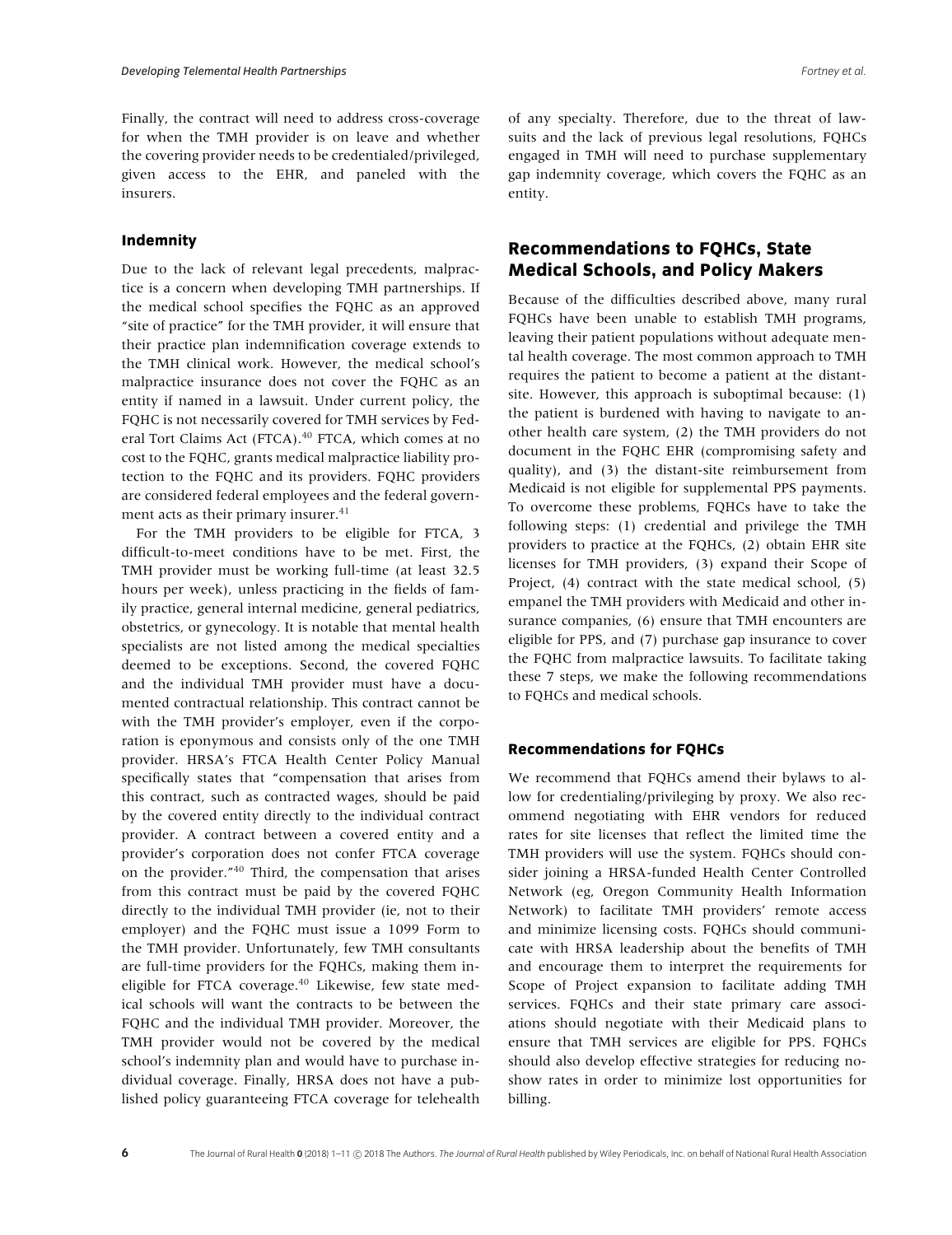| traditionally provided at the state level.<br>credentialing and privileging decisions.<br>Some health care systems may not be<br>Would require a change in federal law to<br>part-time providers may reduce profit<br>Offering less expensive site licenses for<br>allow federal oversight of a process<br>willing to accept the indemnity risk<br>Requires additional resources<br>in clinic sites without TMH.<br>margins for EHR vendors.<br>None<br>Cons<br>Removing this requirement may facilitate the<br>time-consuming, and duplicative efforts of<br>have the resources to provide services to<br>FQHC clinic sites do not have the capacity<br>prohibitive and the return on investment<br>each FQHC having to conduct their own<br>more sustainable financial environment<br>New products for part-time providers will<br>because state medical schools do not<br>Removing this requirement will create a<br>expansion of TMH services even if all<br>This would greatly reduce the costly,<br>make the cost of site licenses less<br>Reduces duplicate effort and costs.<br>credentialing and privileging.<br>more uninsured patients.<br>more acceptable.<br>to offer TMH.<br>Pros<br>Partner with the Federation of State Board of<br>states that all patients must have access to<br>Controlled Networks should use collective<br>health care organizations. Private insurers<br>empaneled when they practice in multiple<br>facilitate the addition of TMH services into<br>Health Service Act Health Center Program<br>the FQHC Scope of Project. Current policy<br>credentialing and privileging organization<br>the TMH providers regardless of location.<br>should also eliminate this redundant and<br>EHR vendors should develop products that<br>funding to support TMH programs when<br>Alternatively, FQHCs, state primary care<br>State and Provincial Psychology Boards,<br>Commission should work to streamline<br>bargaining to negotiate better rates for<br>repeat the credentialing process to be<br>Medical Examiners, the Association of<br>clinical skills of telemedicine providers<br>and other relevant licensing boards to<br>that can confirm the qualifications and<br>Allow FQHCs to request additional grant<br>offer site licenses at reduced rates for<br>programs must not require additional<br>funding under the Section 330 Public<br>Should not require that TMH providers<br>Revise policies and/or standardize the<br>interpretation of current policies to<br>the credentialing by proxy process.<br>they expand their Scope of Project.<br>Current policy states that the TMH<br>regardless of where they practice.<br>part-time telemedicine providers.<br>Alternatively, CMS and The Joint<br>develop a national telemedicine<br>associations, and Health Center<br>burdensome requirement.<br>Recommendation<br>site licenses.<br>grant.<br>Relevant Organization<br>The Joint Commission<br>EHR Vendors<br>HRSA<br>HRSA<br>CMS<br>Insurance credentialing<br>Remote EHR access<br>Barrier Addressed<br>Scope of project<br>Scope of project<br>Credentialing |  |  |                                              |
|------------------------------------------------------------------------------------------------------------------------------------------------------------------------------------------------------------------------------------------------------------------------------------------------------------------------------------------------------------------------------------------------------------------------------------------------------------------------------------------------------------------------------------------------------------------------------------------------------------------------------------------------------------------------------------------------------------------------------------------------------------------------------------------------------------------------------------------------------------------------------------------------------------------------------------------------------------------------------------------------------------------------------------------------------------------------------------------------------------------------------------------------------------------------------------------------------------------------------------------------------------------------------------------------------------------------------------------------------------------------------------------------------------------------------------------------------------------------------------------------------------------------------------------------------------------------------------------------------------------------------------------------------------------------------------------------------------------------------------------------------------------------------------------------------------------------------------------------------------------------------------------------------------------------------------------------------------------------------------------------------------------------------------------------------------------------------------------------------------------------------------------------------------------------------------------------------------------------------------------------------------------------------------------------------------------------------------------------------------------------------------------------------------------------------------------------------------------------------------------------------------------------------------------------------------------------------------------------------------------------------------------------------------------------------------------------------------------------------------------------------------------------------------------------------------------------------------------------------------------------------------------------------------------------------------------------------------------------------------------------------------------------------------------------------------------------------------------------------------------------|--|--|----------------------------------------------|
|                                                                                                                                                                                                                                                                                                                                                                                                                                                                                                                                                                                                                                                                                                                                                                                                                                                                                                                                                                                                                                                                                                                                                                                                                                                                                                                                                                                                                                                                                                                                                                                                                                                                                                                                                                                                                                                                                                                                                                                                                                                                                                                                                                                                                                                                                                                                                                                                                                                                                                                                                                                                                                                                                                                                                                                                                                                                                                                                                                                                                                                                                                                        |  |  |                                              |
|                                                                                                                                                                                                                                                                                                                                                                                                                                                                                                                                                                                                                                                                                                                                                                                                                                                                                                                                                                                                                                                                                                                                                                                                                                                                                                                                                                                                                                                                                                                                                                                                                                                                                                                                                                                                                                                                                                                                                                                                                                                                                                                                                                                                                                                                                                                                                                                                                                                                                                                                                                                                                                                                                                                                                                                                                                                                                                                                                                                                                                                                                                                        |  |  | associated with a national organization's    |
|                                                                                                                                                                                                                                                                                                                                                                                                                                                                                                                                                                                                                                                                                                                                                                                                                                                                                                                                                                                                                                                                                                                                                                                                                                                                                                                                                                                                                                                                                                                                                                                                                                                                                                                                                                                                                                                                                                                                                                                                                                                                                                                                                                                                                                                                                                                                                                                                                                                                                                                                                                                                                                                                                                                                                                                                                                                                                                                                                                                                                                                                                                                        |  |  | Creates an inequity for FQHC patients served |
|                                                                                                                                                                                                                                                                                                                                                                                                                                                                                                                                                                                                                                                                                                                                                                                                                                                                                                                                                                                                                                                                                                                                                                                                                                                                                                                                                                                                                                                                                                                                                                                                                                                                                                                                                                                                                                                                                                                                                                                                                                                                                                                                                                                                                                                                                                                                                                                                                                                                                                                                                                                                                                                                                                                                                                                                                                                                                                                                                                                                                                                                                                                        |  |  |                                              |
|                                                                                                                                                                                                                                                                                                                                                                                                                                                                                                                                                                                                                                                                                                                                                                                                                                                                                                                                                                                                                                                                                                                                                                                                                                                                                                                                                                                                                                                                                                                                                                                                                                                                                                                                                                                                                                                                                                                                                                                                                                                                                                                                                                                                                                                                                                                                                                                                                                                                                                                                                                                                                                                                                                                                                                                                                                                                                                                                                                                                                                                                                                                        |  |  |                                              |
|                                                                                                                                                                                                                                                                                                                                                                                                                                                                                                                                                                                                                                                                                                                                                                                                                                                                                                                                                                                                                                                                                                                                                                                                                                                                                                                                                                                                                                                                                                                                                                                                                                                                                                                                                                                                                                                                                                                                                                                                                                                                                                                                                                                                                                                                                                                                                                                                                                                                                                                                                                                                                                                                                                                                                                                                                                                                                                                                                                                                                                                                                                                        |  |  |                                              |

**Table 2** Recommended Policy Changes

Table 2 Recommended Policy Changes

(Continued) (*Continued*)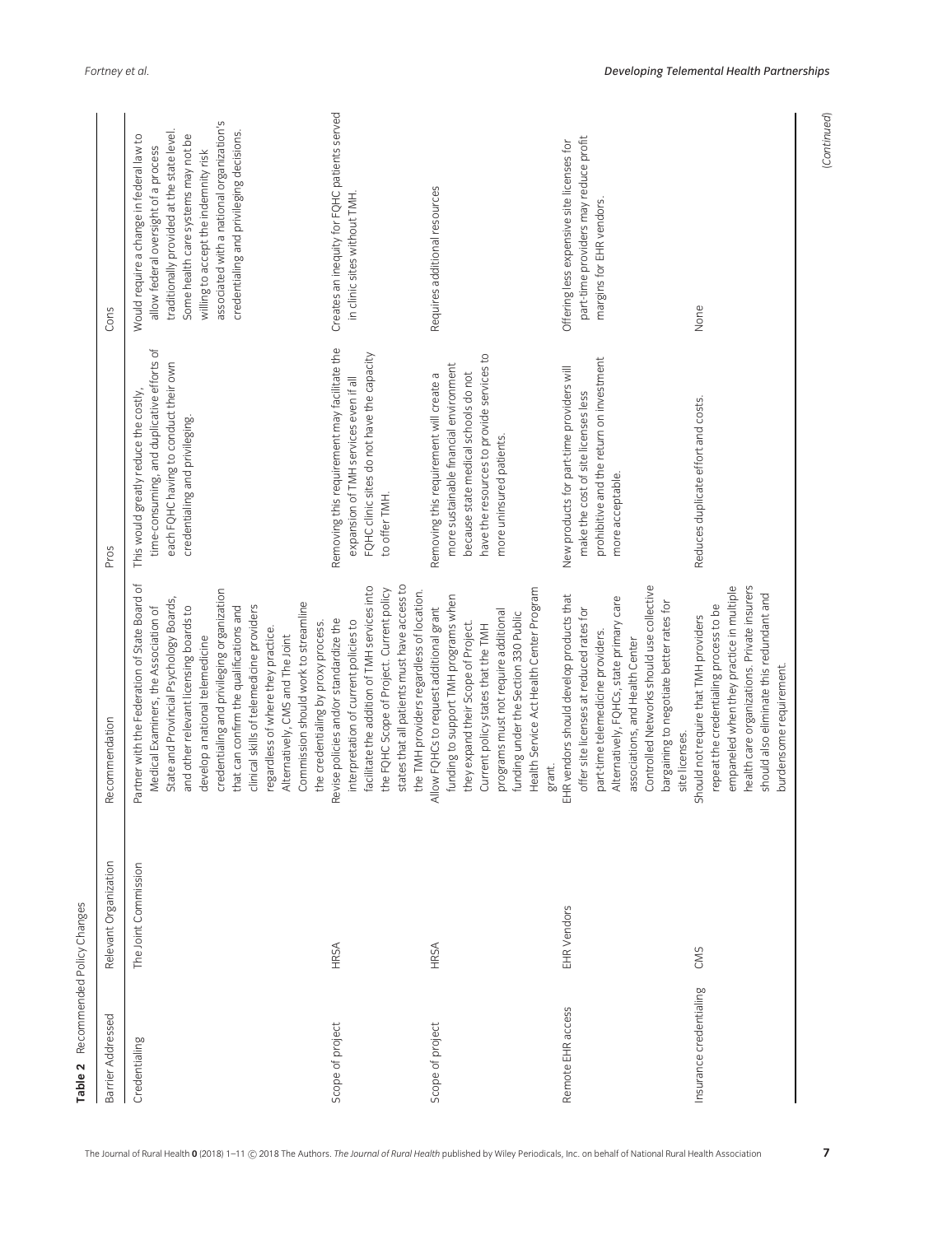| Table 2 Continued |                               |                                                                                                                                                                                                                                                                                                                                                                                                                                                                                                                                                                                                    |                                                                                                                                                                                                                                                                              |                               |
|-------------------|-------------------------------|----------------------------------------------------------------------------------------------------------------------------------------------------------------------------------------------------------------------------------------------------------------------------------------------------------------------------------------------------------------------------------------------------------------------------------------------------------------------------------------------------------------------------------------------------------------------------------------------------|------------------------------------------------------------------------------------------------------------------------------------------------------------------------------------------------------------------------------------------------------------------------------|-------------------------------|
| Barrier Addressed | Relevant Organization         | Recommendation                                                                                                                                                                                                                                                                                                                                                                                                                                                                                                                                                                                     | Pros                                                                                                                                                                                                                                                                         | Cons                          |
| Billing           | State Medicaid Administrators | Should allow FQHCs to renegotiate their PPS<br>rate when TMH services are added to the<br>Scope of Project                                                                                                                                                                                                                                                                                                                                                                                                                                                                                         | Increasing the PPS rate to account for the<br>additional cost of contracting for TMH<br>services creates a more sustainable<br>financial environment.                                                                                                                        | Requires additional resources |
| Billing           | CMS                           | determined that if the TMH provider is not<br>that all states adopt California's policy that<br>make TMH encounters eligible for the PPS<br>encounter is not eligible for supplemental<br>within the "virtual walls" of the FQHC (ie,<br>provider), that the encounter be eligible<br>PPS payments. Our recommendation is<br>credentialed and privileged as an FQHC<br>Should require that all states and regions<br>if the distant providers are practicing<br>rate. Some states (eg, MI) and CMS<br>physically located at the FQHC, the<br>regional offices (eg, region 5) have<br>for PPS. $42$ | Making TMH encounters eligible for the PPS<br>rate creates a more sustainable financial<br>environment.                                                                                                                                                                      | Requires additional resources |
| Billing           | CMS                           | Should allow FQHCs to bill as distant-sites for<br>Medicare patients.                                                                                                                                                                                                                                                                                                                                                                                                                                                                                                                              | practice at the FQHC to receive Medicare<br>different arrangements for Medicaid and<br>providers credentialed and privileged to<br>reimbursements. Otherwise, the FQHC<br>Removing this restriction will allow TMH<br>and the medical school must have<br>Medicare patients. | Requires additional resources |
| Billing           | CMS                           | the originating-site. The contracted rates<br>with supporting the TMH provider at the<br>indirect costs at the distant-site, not just<br>both the direct cost of providing patient<br>offered by state medical schools reflect<br>care and the indirect costs associated<br>Should allow facility fees to reflect the<br>distant-site (eg, office, computer,<br>electricity, heating)                                                                                                                                                                                                              | distant-site creates a more sustainable<br>Allowing billing for indirect costs at the<br>financial environment.                                                                                                                                                              | Requires additional resources |

(*Continued*)

(Continued)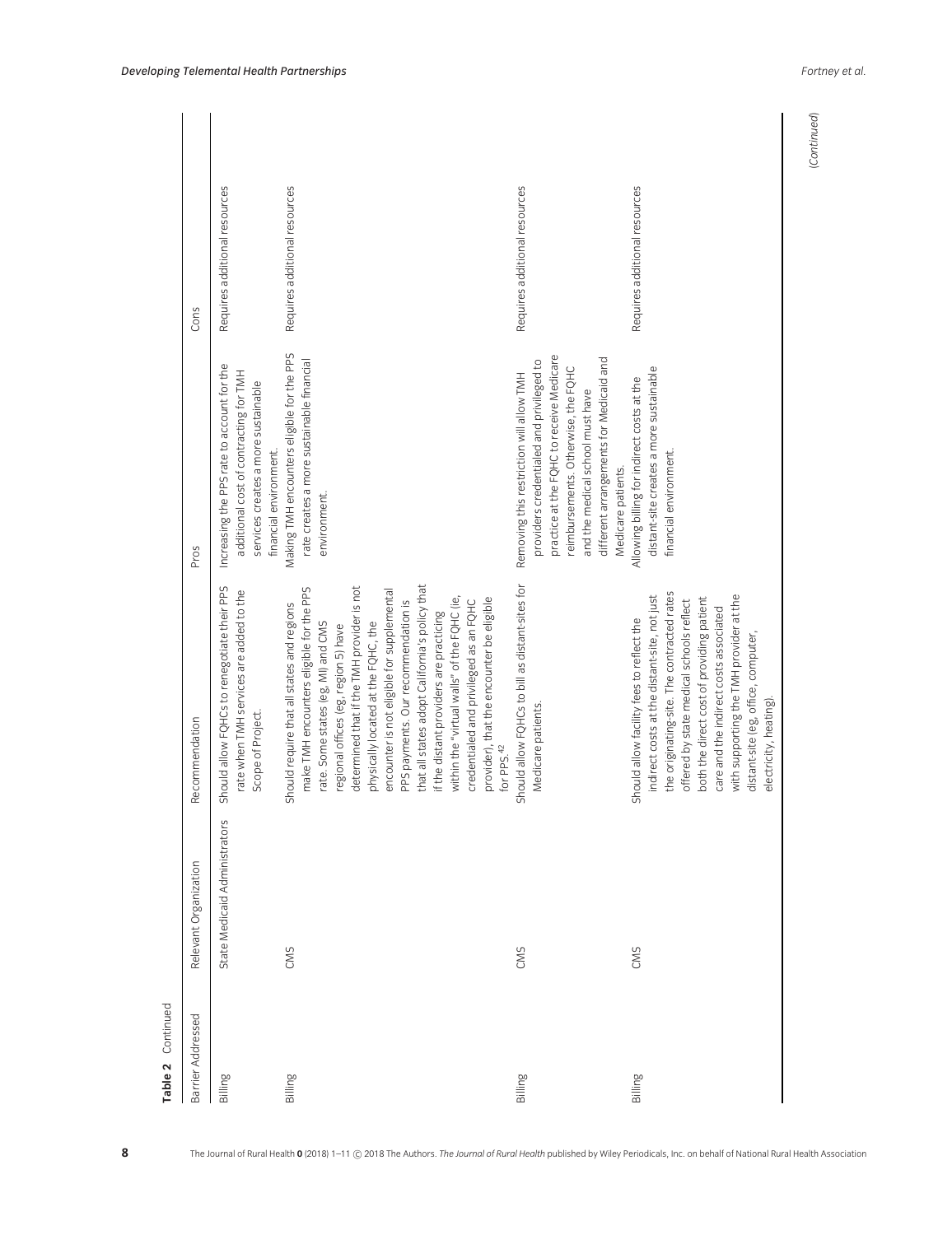## **Recommendations for State Medical Schools**

We recommend contracting with FQHCs to provide TMH services to fulfill their mission of serving all state residents. Contracting with FQHCs will expand the clinical reach of the medical school throughout the state, thereby garnering greater geographic support for their institution. It will also expand educational opportunities for trainees to obtain clinical experience with clinically complex patients from a diverse range of backgrounds who have limited access to services in their community. Finally, it will give state medical schools the opportunity to conduct research that is generalizable to diverse populations, increasing their chances of obtaining federal research funding and improving the external validity of their research findings. We recommend that medical schools consider a point-to-point dispersed model that assigns each TMH provider to a small number of FQHCs to minimize each provider's need to learn new EHR systems and to facilitate the development of strong relationships between the TMH provider and the FQHCs' primary care providers. Options for TMH provider coverage will need to be considered for cases of absences, family leave, or emergencies.

### **Recommendations for Policy Makers**

In Table 2 we suggest 10 policy changes that will help eliminate or mitigate many of the barriers to TMH described above.

# **Conclusions**

There is a vast unmet need for mental health services in rural health care professional shortage areas. The geographically inequitable distribution of mental health specialists dictate that it is not feasible to deliver these services face-to-face in most cases. TMH represents the only feasible solution to delivering services to the disadvantaged populations served by rural FQHCs. Yet there are a complex and interrelated gauntlet of barriers to offering TMH services in FQHCs. Given the current regulatory and reimbursement environment, this paper offers tangible suggestions for how to develop a sustainable TMH program between FQHCs and state medical schools. Still, there are numerous barriers to developing sustainable TMH programs and current policies need to change in order to facilitate the expansion of TMH. In following our recommended policy changes, CMS and HRSA could help facilitate the adoption of TMH in FQHCs serving our country's most vulnerable and underserved populations.

An important caveat associated with our recommendations is that state TMH policies vary widely and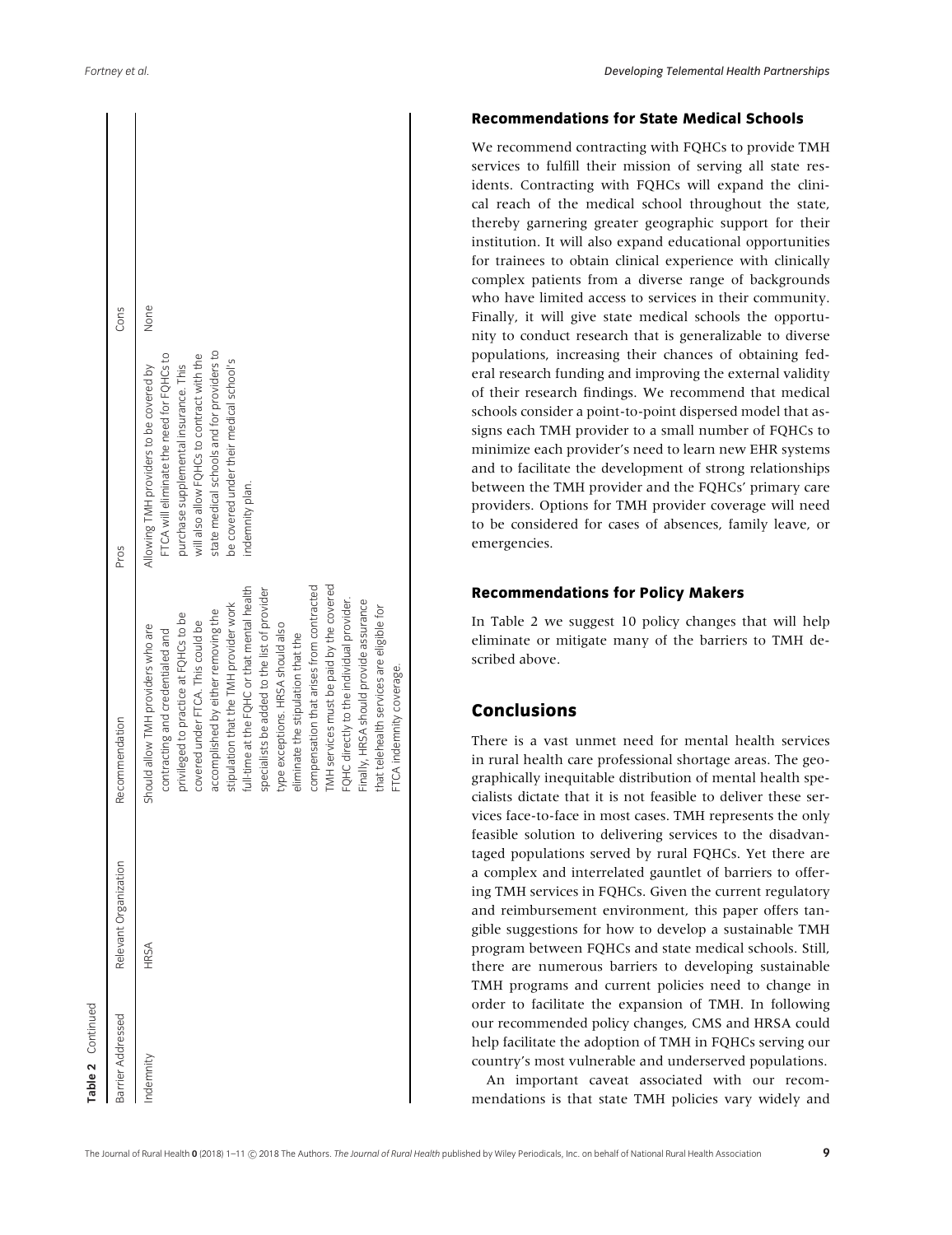this may limit generalizability for FQHCs and medical schools in some states. The American Telemedicine Association tracks and reports state-level variation in policies and proposed legislation (available at http://www.americantelemed.org/policy-page/statepolicy-resource-center). Likewise, policies and reimbursement models change over time and this may also limit generalizability in the future. In particular, value-based financing arrangements such as Accountable Care Organizations may drastically alter billing practices. Although, less dependence on paying for encounters and more emphasis on population health is likely to facilitate TMH in general.

### **References**

- 1. Thomas KC, Ellis AR, Konrad TR, Holzer CE, Morrissey JP. County-level estimates of mental health professional shortage in the United States. *Psychiatr Serv (Washington, D.C.)*. 2009;60(10):1323-1328.
- 2. Wang PS, Lane M, Olfson M, Pincus HA, Wells KB, Kessler RC. Twelve-month use of mental health services in the United States: results from the National Comorbidity Survey Replication. *Arch Gen Psychiatry*. 2005;62(6):629- 640.
- 3. Centers for Medicare & Medicaid Services. Telemedicine Services in Hospitals and Critical Access Hospitals (CAHs). S&C: 11-32- Hospi*tal/CAH*. Baltimore, MD; July 15 2011. Available at: https://www.cms.gov/Medicare/Provider-Enrollmentand-Certification/SurveyCertificationGenInfo/ downloads/SCLetter11\_32.pdf. Accessed August 28, 18.
- 4. Hilty D, Yellowlees PM, Parrish MB, Chan S. Telepsychiatry: effective, evidence-based, and at a tipping point in health care delivery? *Psychiatr Clin North Am*. 2015;38(3):559-592.
- 5. Turvey C, Coleman M, Dennison O, et al. ATA practice guidelines for video-based online mental health services. *Telemed J E Health*. 2013;19(9):722-730.
- 6. Douglas MD, Xu J, Heggs A, Wrenn G, Mack DH, Rust G. Assessing telemedicine utilization by using Medicaid claims data. *Psychiatr Serv (Washington, D.C.)*. 2017;68(2):173-178.
- 7. Mehrotra A, Huskamp HA, Souza J, et al. Rapid growth in mental health telemedicine use among rural Medicare beneficiaries, wide variation across states. *Health Aff (Project Hope)*. 2017;36(5):909-917.
- 8. Wilson FA, Rampa S, Trout KE, Stimpson JP. Telehealth delivery of mental health services: an analysis of private insurance claims data in the United States. *Psychiatr Serv (Washington, D.C.)*. 2017;68(12):1303-1306.
- 9. Fortney JC, Pyne JM, Turner EE, et al. Telepsychiatry integration of mental health services into rural primary care

settings. *Int Rev Psychiatr (Abing, Engl)*. 2015;27(6):525- 539.

- 10. Hilty DM, Rabinowitz T, McCarron RM, et al. An update on telepsychiatry and how it can leverage collaborative, stepped, and integrated services to primary care. *Psychosomatics*. 2018;59(3):227-250.
- 11. Brooks E, Turvey C, Augusterfer EF. Provider barriers to telemental health: obstacles overcome, obstacles remaining. *Telemed J e-Health: Offic J Am Telemed Assoc*. 2013;19(6):433-437.
- 12. LE Felland AL, A Sommers. *Improving Access to Specialty Care for Medicaid Patients: Policy Issues and Options, Publication No. 1691*. New York, NY: Commonwealth Fund; 2013.
- 13. Kramer GM, Luxton DD. Telemental health for children and adolescents: an overview of legal, regulatory, and risk management issues. *J Child Adolesc Psychopharmacol*. 2016;26(3):198-203.
- 14. Shore JH, Hilty DM, Yellowlees P. Emergency management guidelines for telepsychiatry. *Gen Hosp Psychiatr*. 2007;29(3):199-206.
- 15. Grubbs KM, Deen, TL, Godleski, L, Fortney, JC. Use of interactive video across diagnoses in the Veterans Health Administration. *Telemed E-Health*. 2015;21(7):564-566.
- 16. Deen TL, Godleski L, Fortney JC. A description of telemental health services provided by the Veterans Health Administration in 2006–2010. *Psychiatr Serv (Washington, D.C.)*. 2012;63(11):1131-1133.
- 17. Lambert D, Gale J, Hartley D, Croll Z, Hansen A. Understanding the business case for telemental health in rural communities. *J Behav Health Serv Res*. 2016;43(3):366-379.
- 18. Health Resources and Services Administration. Health Center Program. 2017. Available at: https://bphc.hrsa.gov/about/healthcenterfactsheet.pdf. Accessed August 28, 18.
- 19. National Association of Community Health Centers. America's Health Centers. November, 2017. Available at: http://www.nachc.org/wp-content/uploads/ 2017/11/Americas\_Health\_Centers\_Nov\_2017.pdf. Accessed on August 28, 18.
- 20. National Association of Community Health Centers. United States Health Center Fact Sheet. March 2017. Available at: http://www.nachc.org/wpcontent/uploads/2017/03/US17.pdf. Accessed August 28, 18.
- 21. Shin P, Sharac J, Jacobs F. Provision of telemedicine services by community health centers. *Online J Public Health Inform*. 2014;6(2):e185.
- 22. Mullan F, Chen C, Petterson S, Kolsky G, Spagnola M. The social mission of medical education: ranking the schools. *Ann Int Med*. 2010;152(12):804-811.
- 23. Freeman J, Ferrer RL, Greiner KA. Viewpoint: developing a physician workforce for America's disadvantaged. *Acad Med: J Assoc Am Med Coll*. 2007;82(2):133-138.
- 24. Shore JH, Thurman MT, Fujinami L, Brooks E, Nagamoto H. A resident, rural telepsychiatry service: training and